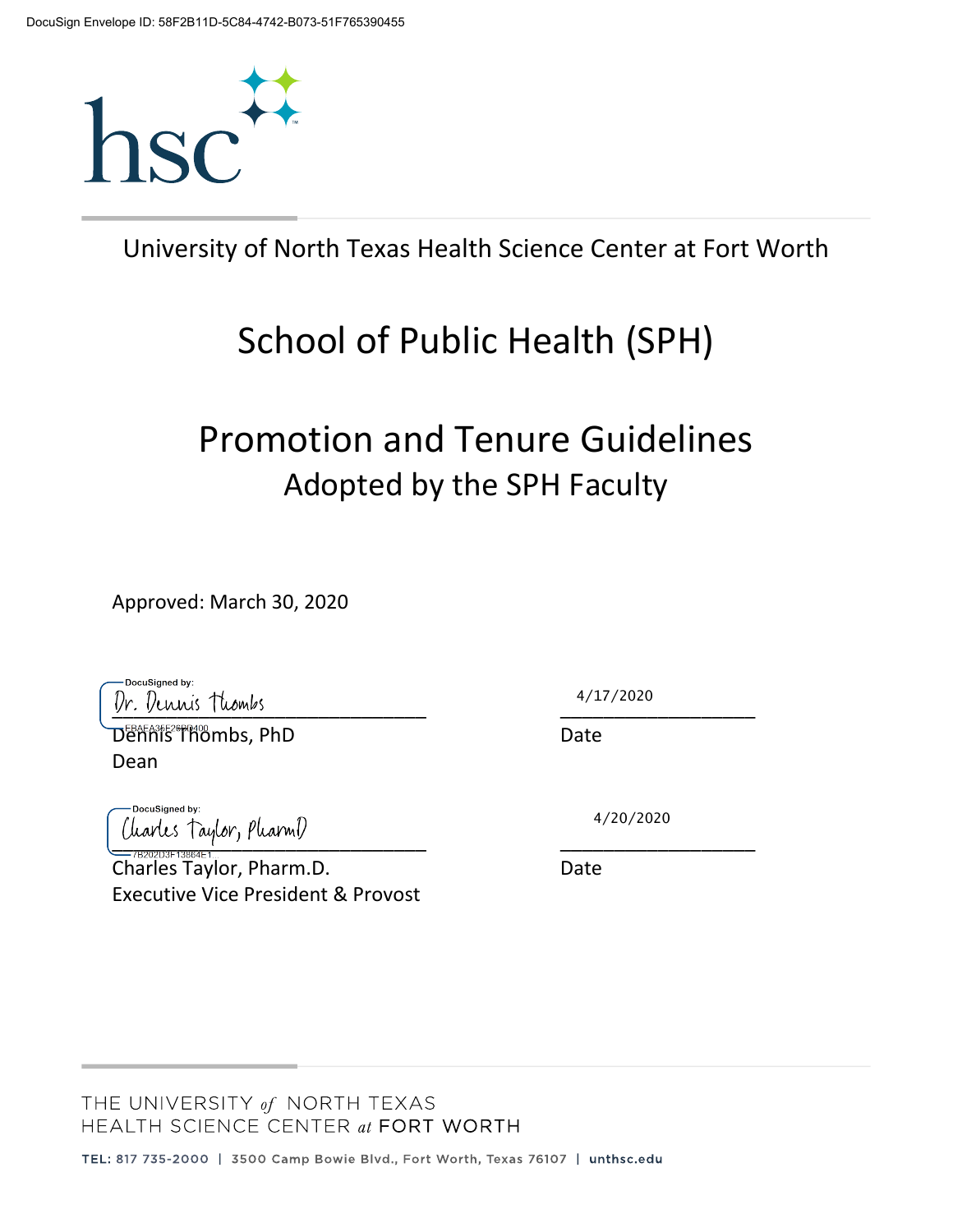# **University of North Texas Health Science Center School of Public Health Promotion and Tenure Process and Guidelines**

The goals and objectives of the UNTHSC can be achieved only through recruitment, development and retention of outstanding faculty members. Promotion in rank or the granting of tenure are important benchmarks in the academic career of a faculty member, and in the continuing development of the School of Public Health (SPH) and the University. The SPH Promotion and Tenure guidelines were developed to assist faculty members in applying for promotion or tenure, completing post-tenure and three-year reviews, and to help the School's Promotion and Tenure (P&T) Committee in making its recommendations. These guidelines are consistent with those found in the Faculty Bylaws of the UNTHSC and the Policies and Procedures of the UNTHSC, including 6.002 Faculty Appointment, Reappointment and Probationary Period (see also P6.002); 6.003 Faculty Tenure and Promotion Policy (see also P6.003); 6.004 Evaluation of Tenured Faculty Policy (see also P6.004), and are intended to elaborate and expand on them, and should be considered as minimum criteria. These guidelines apply to all tenure track, non-tenure track, and tenured faculty, as well as adjunct faculty. These guidelines do not alter or supersede prior contracts and/or agreements, or the UNTHSC Faculty Bylaws or Policies and Procedures.

All updated UNTHSC Policies and Procedures, as well as SPH Policies and Procedures, can be found in PolicyTech, the institutional policy repository. Because these policies and procedures are updated regularly, please access them online from the University intranet: https://www.unthsc.edu/administrative/institutionalcompliance-office/unt-health-science-centerpolicies/. In the application of University performance expectations, the P&T Committee should reference University-level rubrics for teaching, research, and service (see P6.003, Faculty Tenure Rubric, Appendices A to D).

In addition, the University's Office of Faculty Affairs publishes annually updated timelines for Promotion and Tenure and for Post-Tenure Periodic Peer Review, as well as content checklists. Check the Office of Faculty Affairs website for current information.

# **The Philosophy Supporting Scholarship in the SPH**

Underlying the guidelines described herein is the notion of *scholarship*. In its most basic definition, scholarship is the possession of a high level of knowledge in a given field. In *Scholarship Reconsidered: Priorities of the Professoriate* (1990), Boyer defined four separate, but overlapping forms of scholarship. These four forms include: discovery, application, integration, and teaching. The School relies on the Boyer model of scholarship as the philosophical foundation for the faculty guidelines described in this document.

## **Promotion versus Tenure Considerations**

Promotion focuses on past academic and public health practice achievements. In contrast, tenure focuses on the likelihood for continued growth and sustainment of such activities into the future, as well as prospects of continued teamwork, collaboration, and recognition of the faculty member as a collegial and valuable member of the University and surrounding community. For tenure track faculty, the award of tenure indicates a high probability of continued success in research/scholarship, teaching, and professional service. For tenure consideration, the tenure track faculty member's total scholarly efforts in research, teaching, and service should reflect a trajectory consistent with promotion to Professor in due course.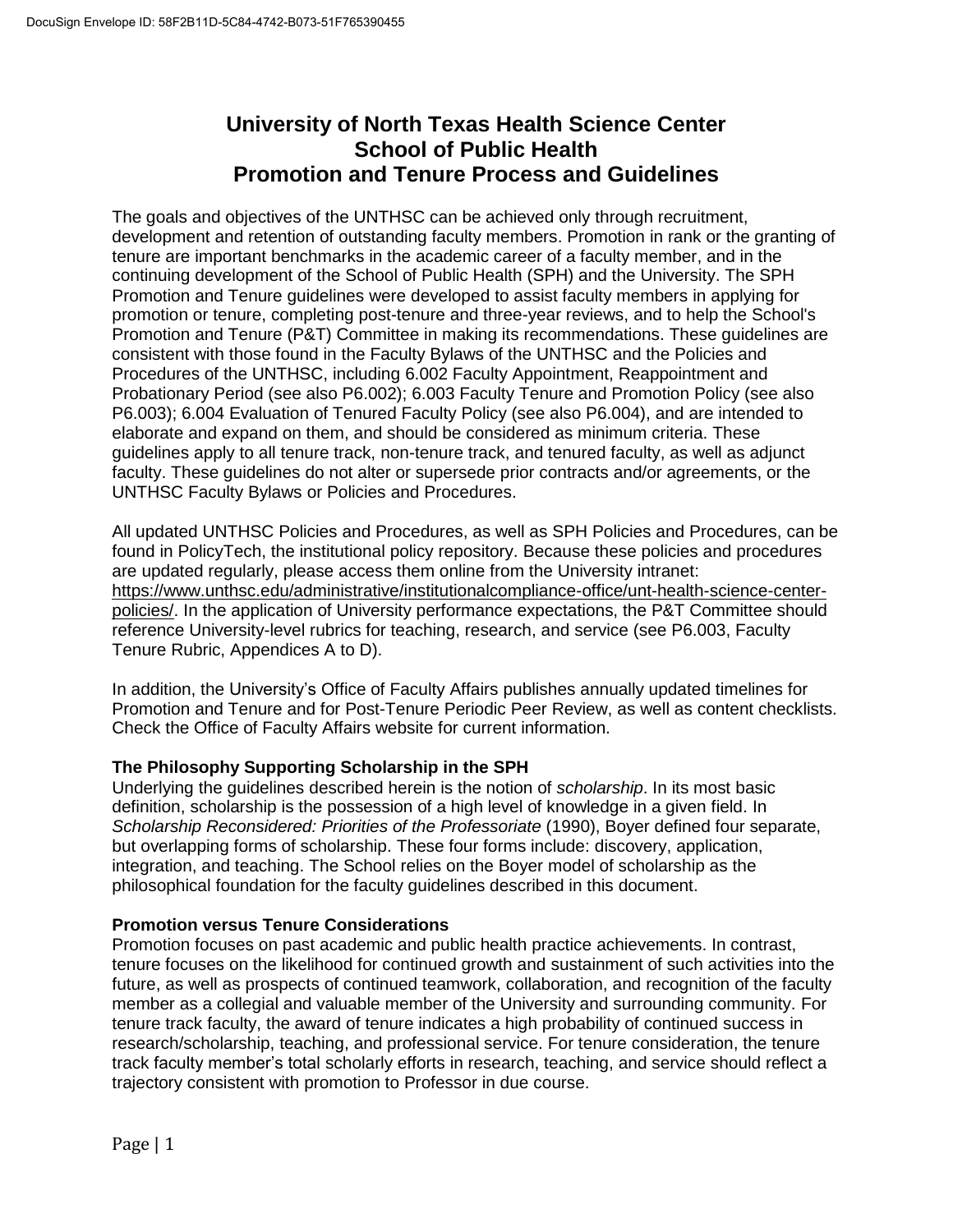# **Promotion and Tenure Committee (Roles and Responsibilities)**

## **Overall Role**

The P&T Committee provides advice to the Dean on promotion and tenure recommendations required or proposed within the School. It is also responsible for developing and implementing the policies and procedures for promotion and tenure as allowed within the School of Public Health (also referred to as School or SPH) and UNTHSC Faculty Bylaws.

#### **Composition**

The Committee that evaluates and provides recommendations on progress (i.e., three-year reviews for tenure track faculty), promotion, tenure, and post-tenure review shall be composed of seven members appointed by the Dean from Associate and Professors within the SPH. The Dean and current Department Chairs cannot serve on this committee. Typically, Assistant and Associate Deans are not eligible for membership on the Committee. However, if a Department does not have an eligible faculty member, Assistant and Associate Deans with an academic appointment in that same Department may serve as a member. All academic Departments should have representation whenever possible. Each P&T Committee member will have one vote. The Dean will appoint a tenured Full Professor as the presiding P&T Committee Chair, or the Dean may appoint a non-voting P&T Committee Chair selected among all tenured Full Professors not on the Committee.

Only members of this Committee have full access to all promotion and/or tenure or post-tenure portfolio materials and have voting privileges. However, all full-time faculty members of the School may request a copy of a candidate's Interfolio Faculty Profile. The Committee may also request input from other faculty members who are familiar with the candidate. After discussion, the Committee will meet in closed session for final deliberation and voting as required. All discussions at P&T meetings shall be confidential.

Votes for promotion require a quorum of Committee members at the rank or higher of the Candidate under review. Votes for tenure require a quorum of tenured Committee members at the rank or higher of the candidate under review. A quorum will consist of at least four eligible voting Committee members. If there is not a quorum of qualified voters on the School's regular faculty, UNTHSC faculty outside the School may be called on to participate. Reviews will use the SPH Faculty Workload Guidelines, the SPH P&T Guidelines, Department Chairs' annual faculty expectations memoranda, End of Year Performance Reports, and UNTHSC Faculty Bylaws or Policies and Procedures for appointment, three-year, promotion, tenure, and posttenure deliberations (6.002 Faculty Appointment, Reappointment and Probationary Period (see also P6.002); 6.003 Faculty Tenure and Promotion Policy (see also P6.003); 6.004 Evaluation of Tenured Faculty Policy (see also P6.004).

Each Committee member is responsible for disclosing a conflict of interest prior to a discussion or vote and refraining from voting.<sup>1</sup> The Committee Chair will arrange to temporarily replace the Committee member by a vote from all remaining P&T Committee members if needed to assure a quorum.

 $\overline{a}$ 

<sup>1</sup> Conflicts of interest can arise if a Committee member has a personal relationship (e.g., spouse) with a candidate, or is aware of any prejudice that seems likely to impair judgment, or if the P&T member believes recusal is necessary to preserve the real or perceived integrity of the Committee's process.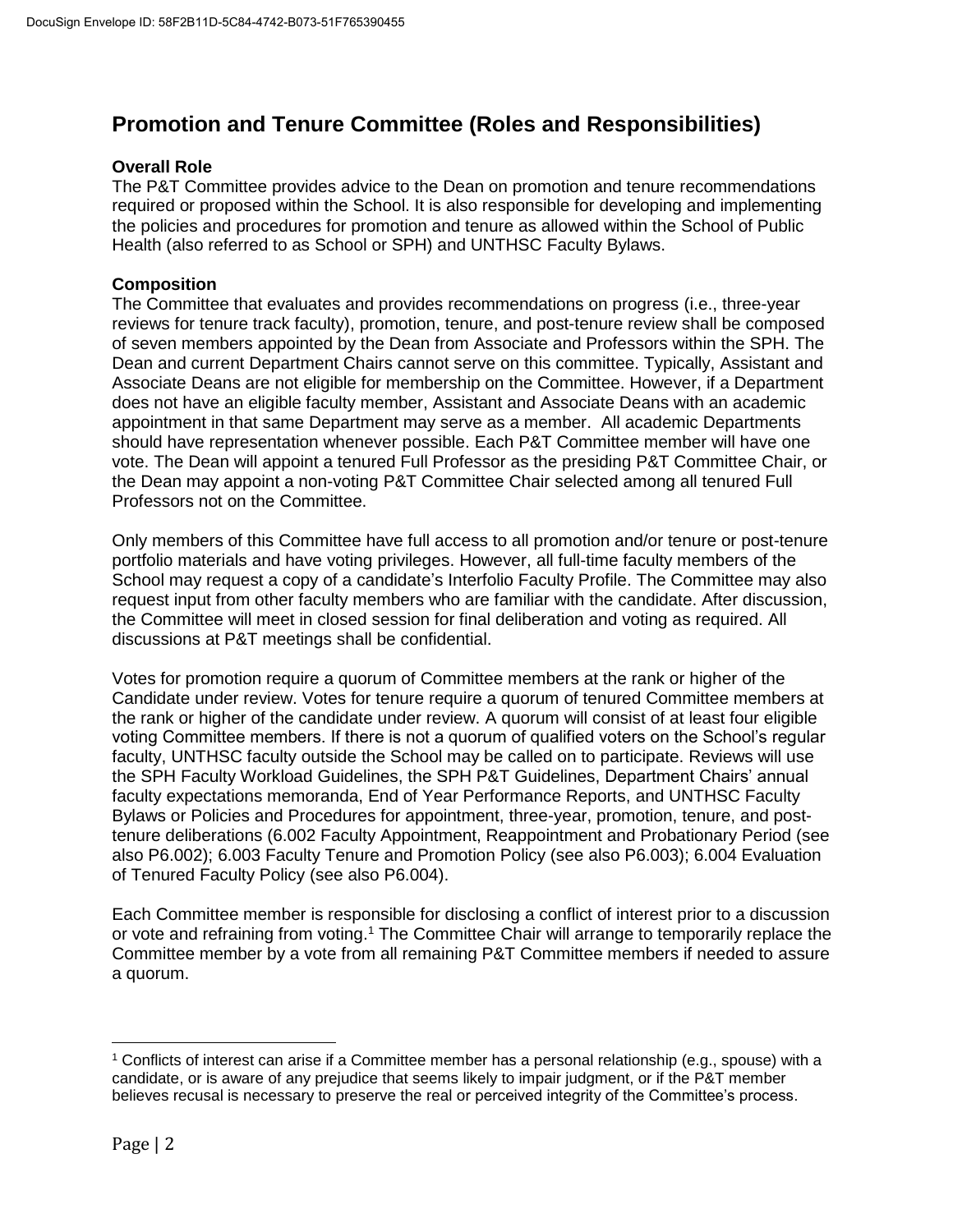## **Responsibilities of the Committee**

The P&T Committee is responsible for reviews and recommendations of all tenure and nontenure track faculty, and tenured faculty, as well as adjunct faculty, including:

- o Three-Year Reviews for tenure track faculty
- o Recommendations for promotion (6.003 Faculty Tenure and Promotion and P6.003)
- o Recommendations for tenure (6.003 Faculty Tenure and Promotion and P6.003)
- o Post-Tenure Review (see 6.004 Evaluation of Tenured Faculty Policy (see also P6.004) and 6.110 Tenured Faculty Administrators returning to full-time Academic Status)
- o Periodic Peer Review or Professional Improvement Review as requested by the Dean per 6.004 Evaluation of Tenured Faculty Policy (see also P6.004)
- o Recommendations for tenure track and non-tenure track faculty initial appointments, rank, tenure status, and/or years toward tenure, as written in UNTHSC Faculty Bylaws or Policies and Procedures
- $\circ$  Initial appointment and rank for adjunct faculty members are determined by the Department Chair and the Dean in alignment with appropriate SPH guidelines for teaching at rank. The SPH P&T Committee will make recommendations for promotion for these faculty when requested by the Department Chair or the Dean.

When conducting reviews or making recommendations, the P&T Committee will consider behavioral metrics based on allocation of faculty effort and whether the metrics are in concordance with the faculty member's assigned responsibilities. It is the Candidate's responsibility to provide evidence in support of their application, which can be objectively substantiated, to demonstrate her/his career progression and impact on the field of academic public health and/or public health practice. The P&T committee is authorized to make requests of candidates to obtain evidence or documentation to assist them in their deliberations.

The P&T Process and Guidelines will be periodically reviewed as needed, or every three years at minimum. Recommended changes will be brought to the SPH faculty for review and approval.

# **Promotion to Associate Professor, Promotion to Professor, Conferral of Tenure, and Post-Tenure Review**

Promotion focuses on past academic and public health practice achievements. In contrast, tenure focuses on the likelihood for continued growth and sustainment of such activities into the future, as well as prospects of continued teamwork, collaboration, and recognition of the faculty member as a collegial and valuable member of the University and surrounding community. Promotion and tenure are distinct decisions. Tenure track and non-tenure track faculty are encouraged to apply for promotion "when ready," as determined by specific metrics for teaching, research, and service identified in this document. Promotion decisions are based on past performance in the assigned areas of responsibility identified in the faculty member's annual Faculty Expectations Memos. Tenure-track faculty members will be evaluated in teaching, research, and service. Non-tenure track faculty have specialized roles in the School and thus will be evaluated in fewer areas of responsibility, e.g., teaching and service. Performance expectations for tenure track and non-tenure are the same within each area of assigned responsibility. Both tenure track and non-tenure track faculty must be judged to be Outstanding in at least two areas and Quality (proficient) in the third to receive promotion.

In considering applications for tenure from eligible faculty members, the P&T Committee will make predictive judgments about the future professional trajectory of the Candidate. In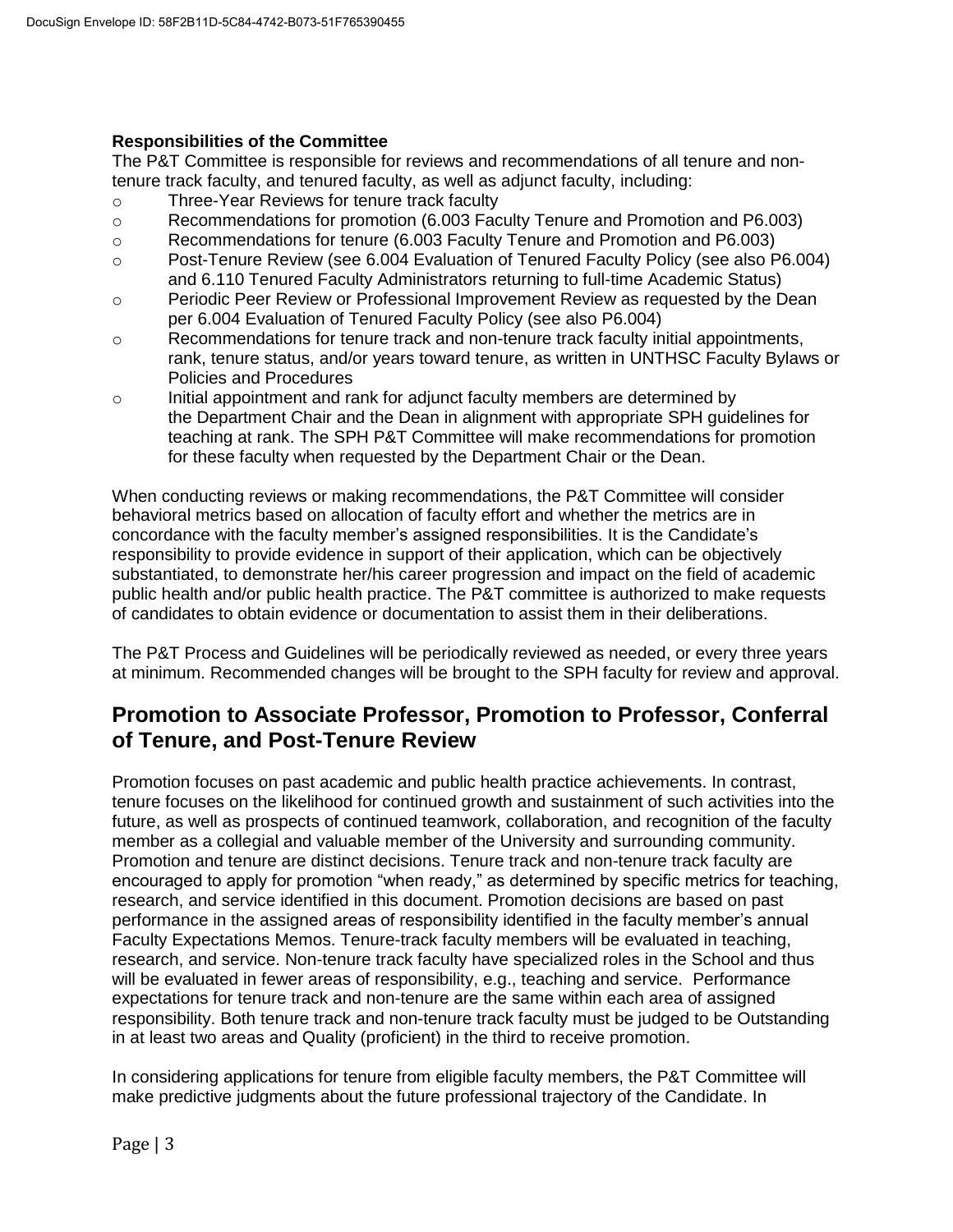evaluating applications for tenure, consideration must be given to the Candidate's potential for sustained scholarship in all of its forms. Candidates deserving of tenure will be recognized by their peers as possessing an unwavering commitment to student development and success. Successful candidates shall also be judged to be capable of making important contributions to science throughout their career. Tenure will be granted only to those faculty stewards who embrace service to the University, community, and their profession as a fundamental obligation of the professoriate. In most but not all cases, faculty are expected to engage communities and prepare students for practice in community settings. In addition, the granting of tenure will be limited to those who demonstrate their character through excellent actions (see P6.003, Faculty Tenure Rubric, Appendix D, Type – Values and Professionalism).

Post-tenure review focuses on productivity in the recent past. The purpose of this review is to provide performance feedback, and when necessary assist that tenured faculty member with restoring their performance to the required level. Post-tenure review also allows for corrective actions to be taken in cases where a tenured faculty member is no longer performing at a level expected for their rank (see 6.004 and P6.004 for details).

## o **Faculty Considerations in Applying for Promotion and Tenure**

Promotion and tenure decisions are distinct considerations in the School. In many cases, faculty at the Assistant Professor rank may decide to apply for promotion with, or without, tenure after five years of successful service at UNTHSC. Faculty at the Associate Professor rank without tenure may decide to apply for tenure after three years of successful service at UNTHSC. Regardless, the most basic question for the Candidate to consider is: "am I ready to be reviewed?" In all cases, faculty should consult with their Department Chair before deciding to apply for promotion or tenure. Faculty should expect that favorable promotion and tenure decisions will depend heavily on earning "outstanding" ratings in their End of Year Performance Reports.

There is no penalty for applying early for tenure and receiving an adverse decision. Furthermore, if denied tenure, these outcomes will not prejudice subsequent P&T Committee decisions. For tenure track faculty, the probationary period for an initial appointment at the Assistant, Associate, and Full Professor rank is nine, six, and six years, respectively, from the date of a tenure track appointment (see 6.002 Faculty Appointment, Reappointment and Probationary Period; see also P6.002). All tenure track Assistant, Associate, and Full Professors entering their last year of the probationary period must stand for tenure, unless an extension of the probationary period is granted (see 6.002 Faculty Appointment, Reappointment and Probationary Period; see also P6.002).

## o **Interfolio Faculty Information System**

The UNTHSC faculty tenure and promotion review process is managed by the Interfolio Faculty Information System. When faculty decide to seek promotion and or tenure, it is their responsibility to update their Faculty Profile and to upload all of their supporting materials in the Interfolio system. The Dean's Office is responsible for providing faculty members with guidance for uploading materials into Interfolio that are needed for evaluating specific criteria found in the SPH Promotion and Tenure Process and Guidelines. Faculty members who fail to update their Faculty Profile or upload appropriate materials into Interfolio by the appropriate deadline will be evaluated by the P&T Committee as deficient in one or more performance areas.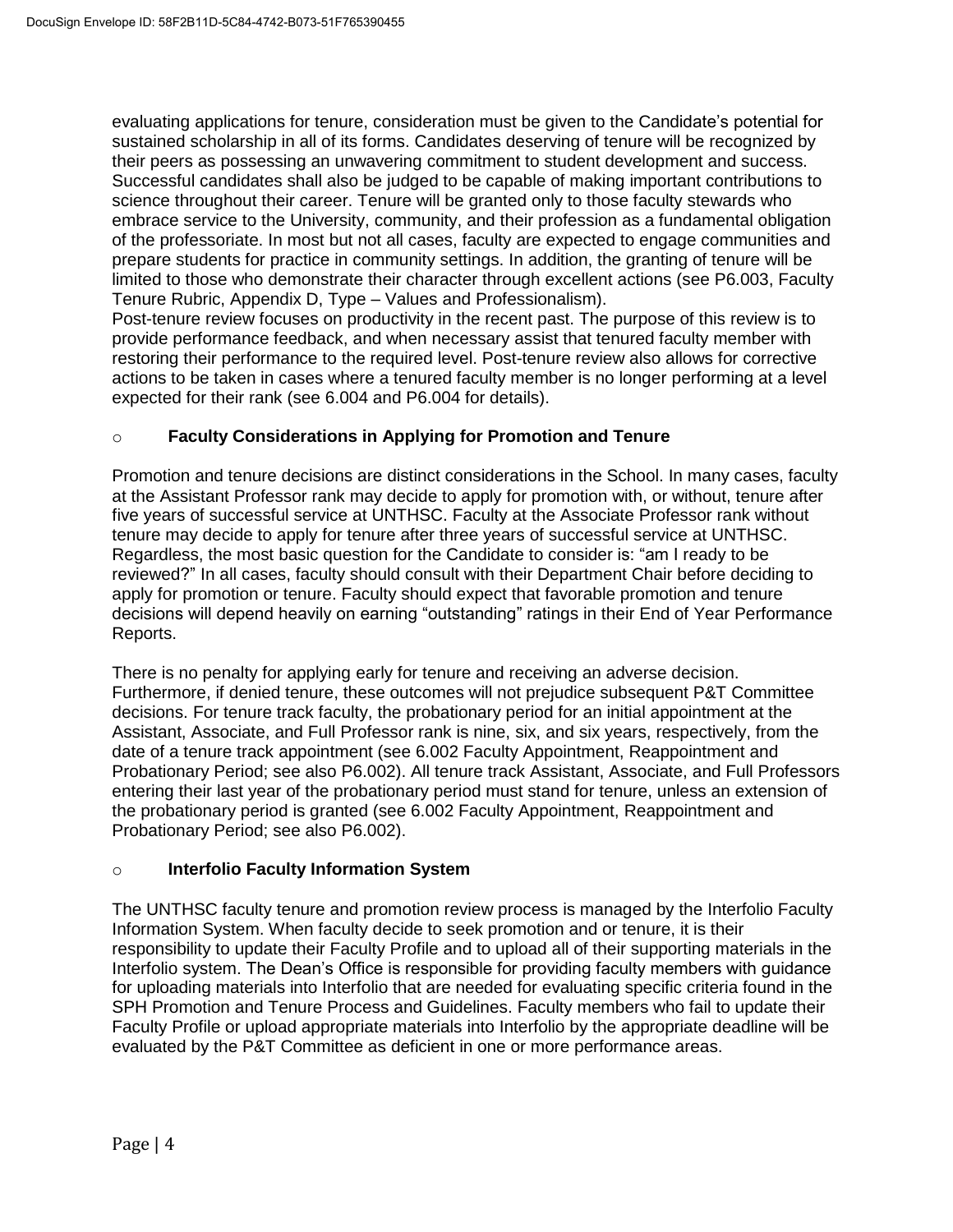## o **Timeline for Faculty Promotion and Tenure Review**

Promotion and tenure guidelines and dates follow UNTHSC Faculty Tenure and Promotion Policy (6.003), Procedure (P6.003), and Promotion and/or Tenure Packet Checklist/Contents. If a faculty member wishes to be reviewed for promotion or tenure, the individual must meet UNTHSC deadlines. The Office of Faculty Affairs post annually updated timelines for Promotion and Tenure and for Post-Tenure Periodic Peer Review as well as Promotion and/or Tenure Packet Checklists/Content. Check the Office of Faculty Affairs website for current information.

#### o **External and Internal Reviewers**

Promotion and tenure applications will include external reviews. A minimum of five names will be provided by the Candidate, and five by the Department Chair. The external reviewers will hold the rank of Associate Professor or Professor at peer universities or aspirational peer universities and will have no direct involvement in the Candidate's work, i.e., have not been involved as a mentor, a coauthor, or close collaborator.

Promotion and tenure applications will also include internal reviews. The Candidate will submit two names of faculty members outside the SPH, but within the UNTHSC who can comment on the Candidate's qualifications and institutional contributions.

# **Promotion to Associate Professor**

## **1. Research Performance**

## **a. Criteria for Outstanding Performance in Research**

For faculty members to achieve Outstanding performance in research as an Associate Professor, it is essential that they have produced at least 25 authored or co-authored publications in national and international journals with impact factors of at least 1.0. If a paper is published in a journal with an impact factor of less than 1.0 or no impact factor at all, the faculty member will have to justify the publication outlet. On at least 8 of these articles, the faculty member will be first author or senior author (senior author status will be justified by the candidate). The papers must be able to be retrieved through the Web of Science, Scopus, or PubMed. A scholarly book and book chapter written to advance the field of public health can be substituted for one to two peer reviewed papers. Preparation of textbooks and chapters in textbooks that are designed primarily for use in university courses, is considered service activity – not research.

It also is essential that the faculty member has had significant extramural funding as Principal Investigator, Multiple Principal Investigator, or Co-Investigator to support their research activities. Additional considerations weighed by the P&T Committee in distinguishing between Quality (proficient) and Outstanding performance in research may include the Candidate's evidence of the following:

- $\circ$  Whether the Candidate is a national authority in their area(s) of expertise;
- $\circ$  Whether the Candidate's research has had a significant impact on the scientific literature, and possibly on public awareness, public policy, professional practice, or the health status of a community;
- o Whether the Candidate's level of external salary support has exceeded 30% for multiple years;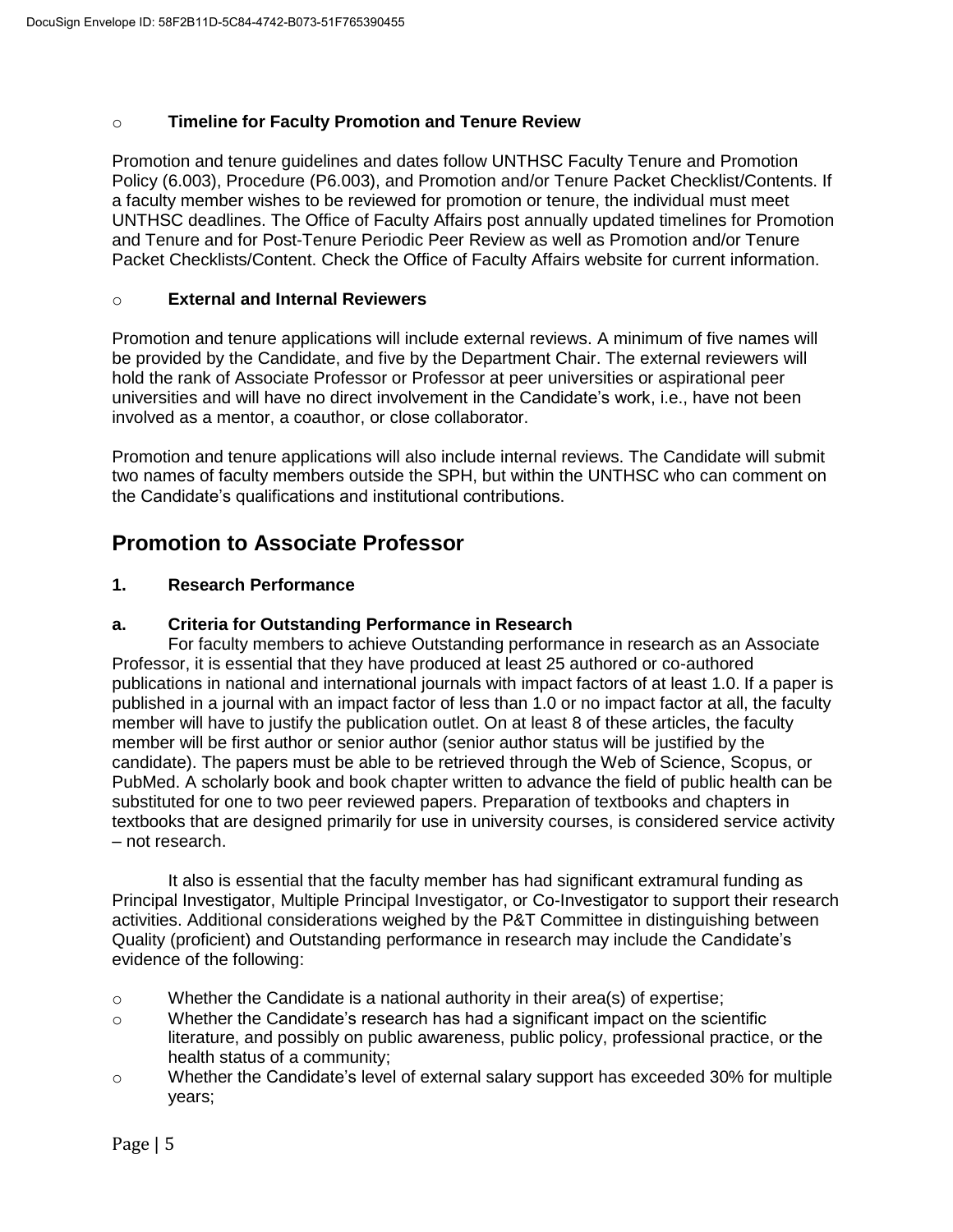- $\circ$  Whether the Candidate successfully participated in "team science," i.e., collaborative efforts to address a scientific challenge that leverages the strengths and expertise of professionals trained in different fields;
- o Whether the Candidate has provided outstanding research training to MS and/or PhD students in scholarly work.

# **b. Criteria for Quality Performance in Research**

For faculty members to achieve Quality (proficient) Performance in research as an Associate Professor, it is essential that they provide evidence of at least an *emerging* national scientific reputation. Research that engages communities, demonstrates community impact, and promotes the health of populations is highly valued, but not required of all faculty applicants. It is expected that a considerable amount of published work should identify the School of Public Health as the faculty member's institutional affiliation. However, appropriate publications from prior institutions will be considered by the Committee.

The primary method for demonstrating research productivity is through peer-reviewed journal publications. To demonstrate Quality (proficient) performance in research, the faculty member is expected to publish, on average, four peer-reviewed publications each fiscal year (sole author or co-author). Other scholarly works such as books, book chapters, technical reports, training/intervention manuals, and patents may be considered to be indicators of research productivity depending upon their impact on the field of public health. However, they cannot supersede peer reviewed journal publications. During every year of service, the faculty member must have published at least two peer-reviewed journal articles. Requests to waive peerreviewed journal articles in favor of other scholarly works will be weighed by the P&T Committee. Acceptance of such requests is determined solely by the Committee.

# **2. Teaching Performance**

## **a. Criteria for Outstanding Teaching Performance**

For the Candidate to achieve Outstanding Performance in teaching as an Associate Professor, it is essential that they demonstrate evidence of satisfying the 18 behavioral metrics identified in this section (2a) including the 12 behavioral metrics identified in Quality (proficient) section 2b. Candidates will provide evidence from sources such as course syllabi or other material, peerreview results, participation in the quality of instruction program, reports of final letter grade distributions, student evaluations of instruction, and other sources. Student evaluations of instruction will be considered corroborating or indirect sources of evidence and as such should not be the primary basis for asserting that a behavioral criterion was met.

- o Maintained high academic expectations for students across all courses taught
- o Delivered challenging course content appropriate for graduate-level study in public health
- o Consistently implemented strategies that required students to engage in higher-order thinking and problem solving, for example applied learning activities that engage communities
- $\circ$  Consistently showed a high level of enthusiasm and commitment in teaching activities
- o Advocated for inter-professional education and practice to solve public health problems
- o Facilitated students' professional identification with the field of public health or health administration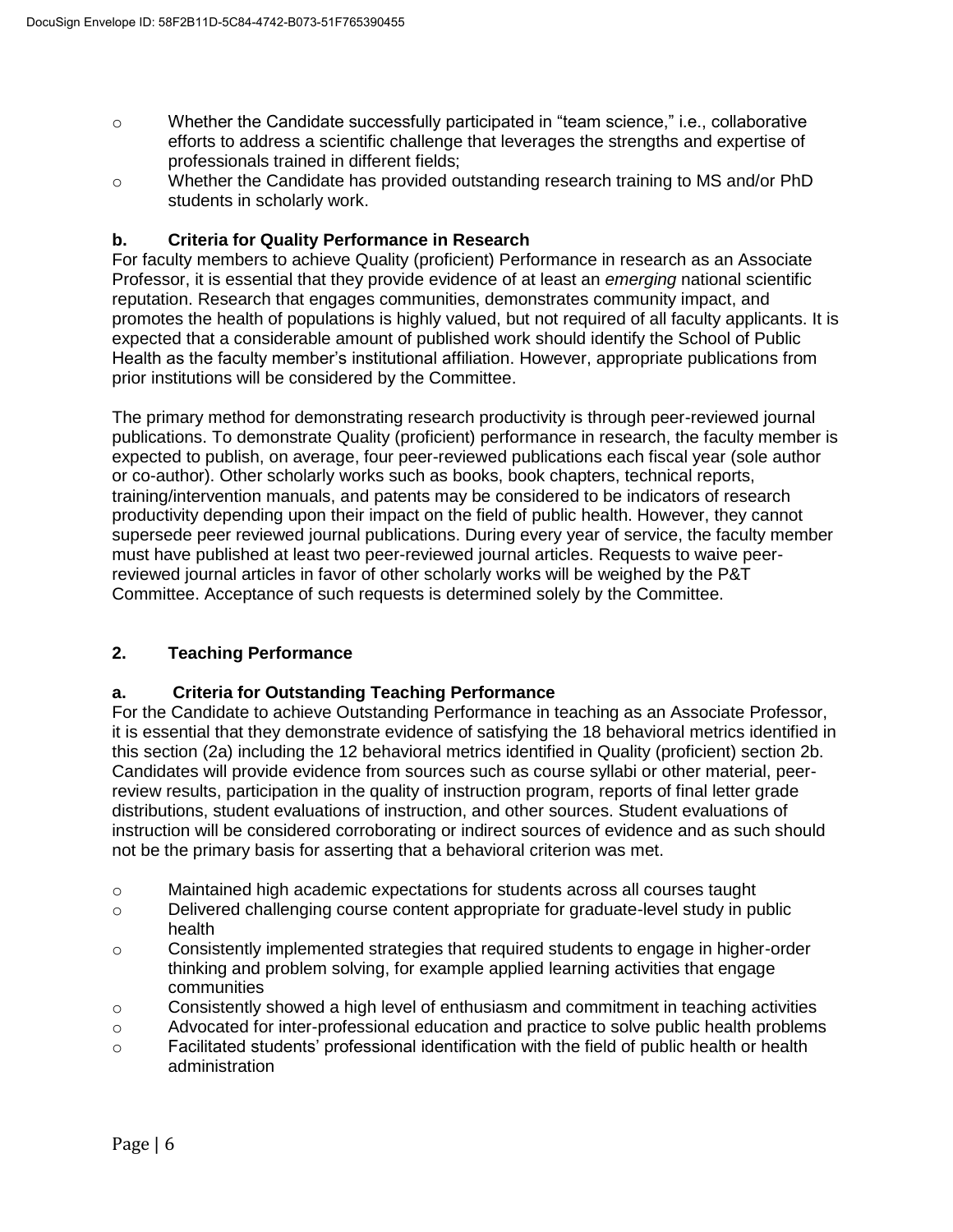# **b. Criteria for Quality Teaching Performance**

For the Candidate to achieve Quality (proficient) Performance in teaching as an Associate Professor, it is essential that they demonstrate evidence of satisfying the 12 behavioral metrics identified in this section (2b). Candidates will provide evidence from sources such as course syllabi or other material, peer-review results, participation in the quality of instruction program, reports of final letter grade distributions, student evaluations of instruction, and other sources. Student evaluations of instruction will be considered corroborating or indirect sources of evidence and as such should not be the primary basis for asserting that a behavioral criterion was met.

- o Treated students with respect
- o Demonstrated thorough knowledge of course content
- o Well prepared to teach each class
- o Integrated course competencies into instructional strategies, as demonstrated by mastery outcomes in Canvas and student feedback on competencies
- o Clearly communicated learning goals to students
- o Responsive to student needs in and outside the classroom
- o Content of courses was aligned with learning outcomes
- o Used varied and multiple assessment methods
- o Provided performance feedback to students early and throughout the semester
- o Provided students with authentic grades and honest performance feedback on course competencies
- o Applied measures equitably to assess the performance of all students
- o Followed relevant institutional policies around instructional practices

The Committee will weigh the consistency of the evidence in determining whether the behavioral metrics identified above were met, e.g., across courses taught. The Committee will consider the objectivity of the evidence, e.g., a statement in the course syllabus about grading versus student comments about grading. The Committee will also weigh evidence regarding the behavioral effectiveness of the faculty member, e.g., a high level of enthusiasm for teaching versus a moderate level of enthusiasm.

Evidence of Quality (proficient) teaching can also be demonstrated by student reports of faculty investment in their success under advisement, such as internal or external awards, postgraduation success, passing the CPH examination, and other documented student success indicators. Furthermore, developing new courses or adapting existing courses for different learning delivery methods will weigh favorably in meeting criteria for Quality (proficient) teaching performance.

# **3. Service Performance**

Service or the scholarship of application is a part of academic life and competent and meaningful participation is expected of faculty members at all ranks. The scholarship of application is more than just doing good in a University role, the community, or for one's profession. For service to rise to the level of scholarship, the faculty member must demonstrate that the activities are connected to their area of expertise or professorial role.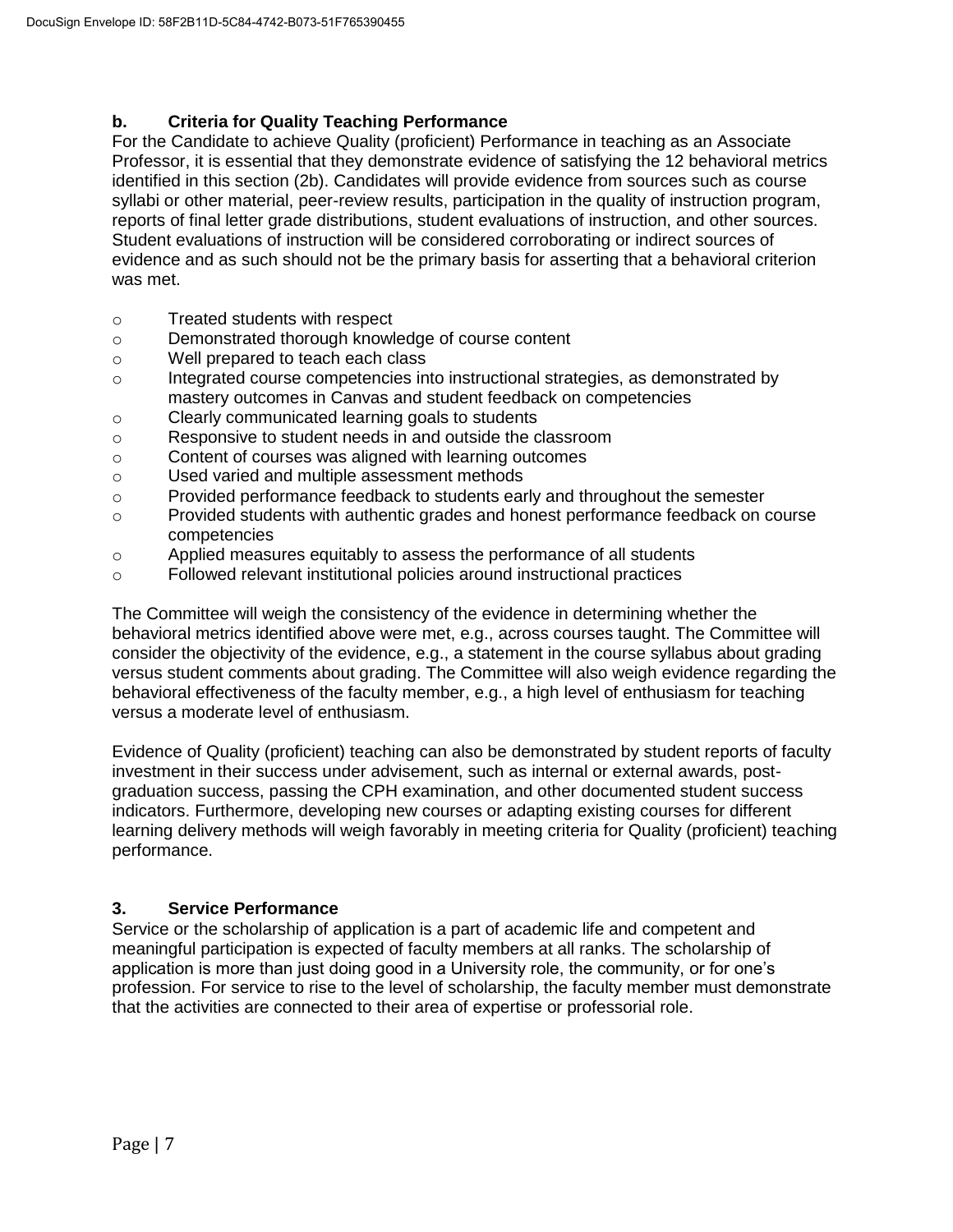The Candidate's performance in service will be evaluated using the behavioral metrics identified below.

# **a. Criteria for Outstanding Performance in Service**

It is expected that the candidate can demonstrate that completion of service in a non-academic setting or research setting was: (a) possible only because of the specialized knowledge of the faculty member and (b) that the service involved intellectual and demanding work utilizing their public health or health management expertise.

Types of outstanding service in non-academic settings in may include:

- $\circ$  Conducting high quality community needs assessments for local public health departments
- o Preparing technical assistance reports for Federal and State government agencies
- o Developing evidence-based training programs for private foundations and industry
- o Other public health or health management technical assistance provided to organizations with a mission of serving the public good

However, outstanding service in research settings is limited to:

- o Participating on NIH study section or an equivalent grant review process
- o Editorship of an indexed international or national peer-reviewed journal of respected scientific quality
- o Elected to a leadership position in a respected international or national research society
- o Other service to national or international research organizations

# **b. Criteria for Quality (proficient) Performance in Service**

To meet criteria for Quality (proficient) performance in service, it is expected that the Candidate fulfills service roles identified in their annual Faculty Expectations Memo provided by their Department Chair as well as types of other service activities identified below.

- $\circ$  Service on University, School, or department committees (e.g., faculty search committee, curriculum committee, RAD reviewer/judge)
- o Service in advising student organizations
- o Participation in UNTHSC outreach activities (e.g., participation in student recruiting events)
- o Participation in professional society meetings and committees
- o Reviewer for refereed journals
- o Service on local advisory boards or review groups, or other community service provided as an SPH representative
- $\circ$  Service as peer reviewers for grant or contract applications at local or state level

# **Promotion to Professor**

In many cases, an applicant may apply for promotion to the rank of Professor after five years of successful service at the rank of Associate Professor. However, the primary consideration is applying the "when ready" principle. In all cases, faculty should consult with their Department Chair or Dean before deciding to apply for promotion to the rank of Professor. Faculty should expect that favorable promotion decisions will depend heavily on earning "outstanding" ratings in their End of Year Performance Reports. There is no penalty for applying for promotion and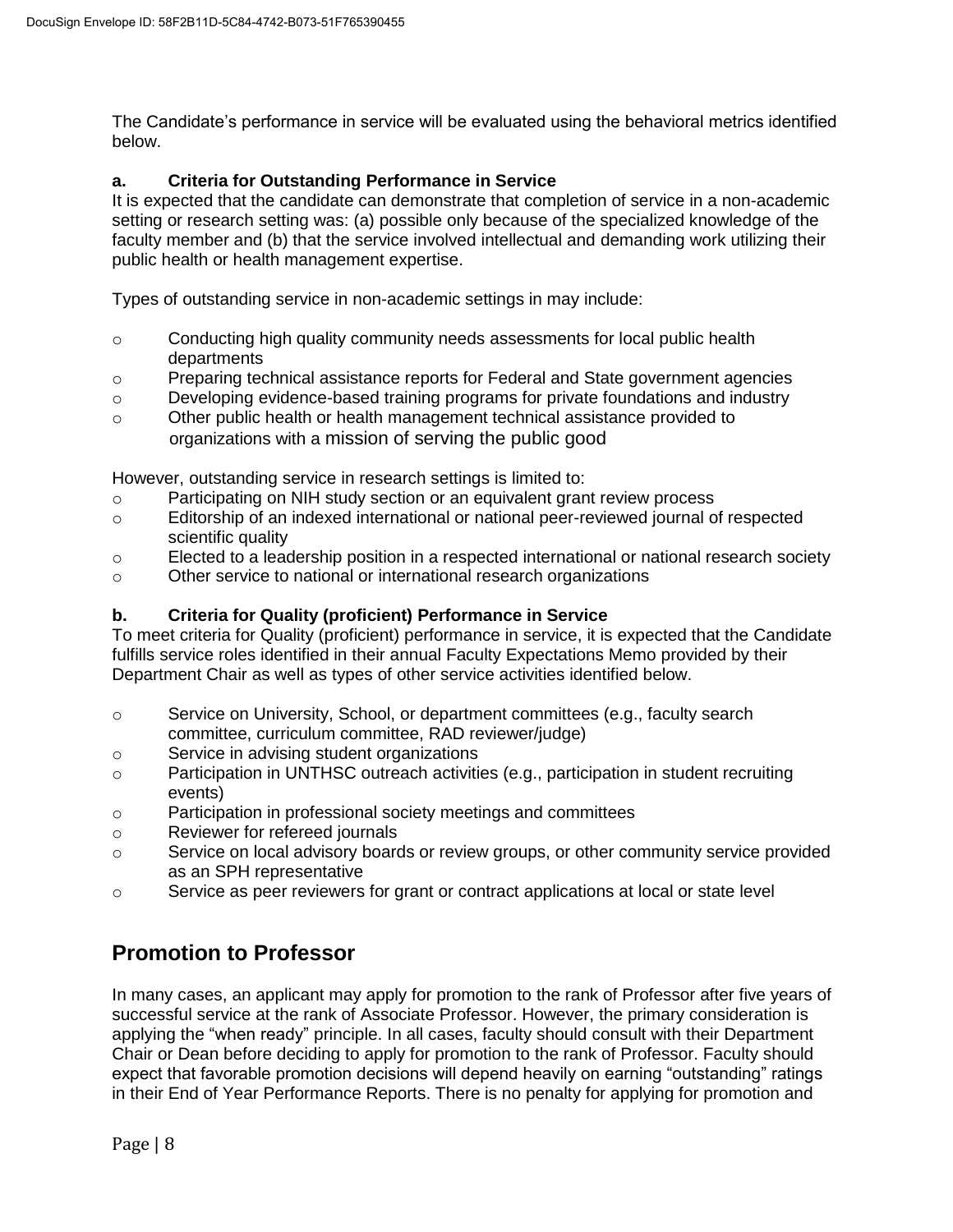receiving an adverse decision. Furthermore, if denied promotion, this outcome will not prejudice subsequent P&T Committee decisions.

Faculty members being considered for initial appointment at, or promotion to, the rank of Professor must have met all requirements for appointment at the lower ranks (see above, and the Faculty Bylaws of the UNTHSC). In line with Faculty Tenure and Promotion Policy (6.003), Candidates must be rated as Outstanding in two of the three performance (teaching, research, or service).

As this is the highest academic level a faculty member can achieve, the Candidate must demonstrate that they have made a significant contribution to the School's community of scholarship. Professors are stewards who possess a vision for advancing the mission of the School. This leadership is evidenced by mentoring early career faculty and students, such as providing opportunities for scholarship and developing projects which facilitate collaboration and scholarly productivity. The Professor contributes to the intellectual climate of the School by envisioning and introducing curricular innovations, collaborating with leaders in other Colleges and Schools to develop inter-professional education initiatives, leading inter-disciplinary research, supporting infrastructure development, building data resources, supporting student internships, developing academic-community partnerships, promoting public health workforce development, and authoring publications with other faculty, students, and staff.

## **1. Research Performance**

Promotion to Professor requires a strong and consistent record as an independent investigator with a well-developed scholarly research program, sustained high-quality contribution to the candidate's field of research, and demonstrated impact on academic public health or public health practice. There should be evidence that the candidate has a national, or, if appropriate, international scientific reputation. Impact can be demonstrated with citation indices, invitations to speak at conferences, consultant-ships, advisor-ships, task force assignments, and study section and grant review panel memberships.

## **a. Criteria for Outstanding Performance in Research**

For the Candidate to achieve Outstanding performance in research as a Professor, it is essential that they demonstrate evidence of satisfying the four criteria identified below.

- o External research funding that has had a significant impact on mission of the School, public awareness, policy, practice, or population and community health
- o Published at least 60 articles in national and international peer-reviewed journals and on at least 20 of the articles they will be first author or senior author (senior author status will be justified by the candidate). If a paper is published in a journal with an impact factor of less than 1.0 or no impact factor at all, the faculty member will have to justify the publication outlet. The papers must be able to be retrieved through the Web of Science, Scopus, or PubMed. A scholarly book and book chapter written to advance the field of public health can be substituted for one to two peer reviewed papers. Preparation of textbooks and chapters in textbooks that are designed primarily for use in university courses, is considered service activity – not research.
- o Exceeded the 30% level of external salary support for a substantial period of time at the rank of Associate Professor
- $\circ$  Outstanding mentorship for graduate students and early career faculty in grant and/or manuscript writing as indicated by funded grants, funded support, peer-reviewed publications, conference presentations, etc.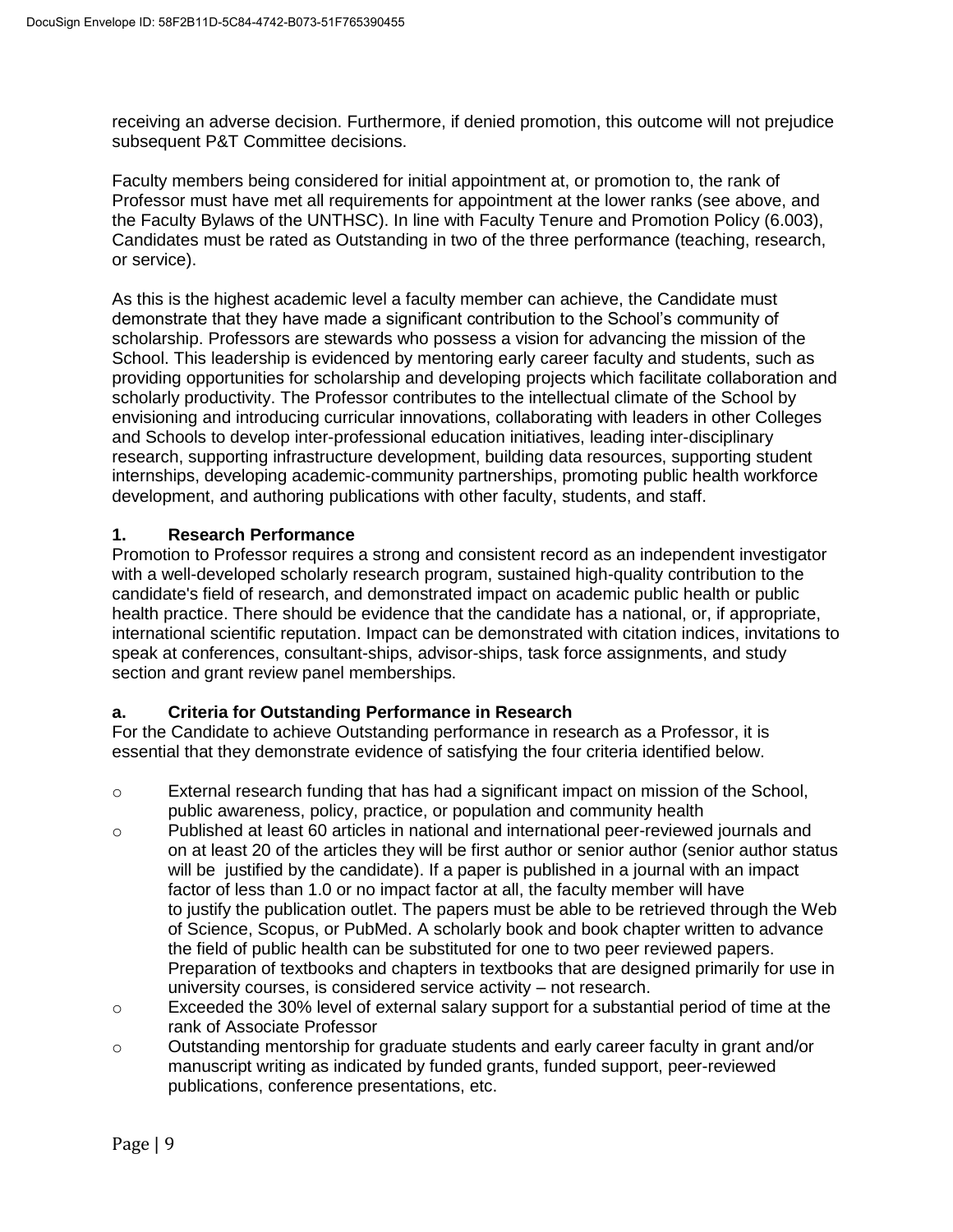# **b. Criteria for Quality Performance in Research**

For faculty members to achieve Quality (proficient) Performance in research as a Professor, it is essential that they demonstrate evidence of satisfying the three criteria identified below.

- o Published at least 45 articles in national and international peer-reviewed journals and on at least 15 of the articles they will be first author or senior author if justified by the candidate
- o Maintained 30% level of external salary support at rank of Associate Professor
- $\circ$  Provided mentorship for graduate students and early career faculty in grant and/or manuscript writing as indicated by peer-reviewed publications, conference presentations, etc.

## **2. Teaching Performance**

## **a. Criteria for Outstanding Performance in Teaching**

The teaching requirements are the same as those required for Associate Professor. However, more weight will be given to the development of new advanced courses, or updating existing courses, with higher order learning strategies and assessment tools, and sustained mentoring and success of PhD students and early career faculty.

## **b. Criteria for Quality Teaching Performance**

The teaching requirements are the same as those required for Associate Professor. However, more weight will be given to the development of new courses, or updating existing courses.

## **3. Service Performance**

## **a. Criteria for Outstanding Performance in Service**

The service requirements are the same as those required for Associate Professor. It is expected that the Candidate can demonstrate that completion of service in a non-academic setting or research setting was: (a) possible only because of the specialized knowledge of the faculty member and (b) that the service involved intellectual and demanding work utilizing their public health or health management expertise. However, at the rank of Professor, more weight will be given to activities and appointments that are highly visible at the national and international levels, and those that demonstrate substantial impact on public or community health.

## **b. Criteria for Quality (proficient) Performance in Service**

The service requirements are the same as those required for Associate Professor. However, it is expected that the Candidate will have served for at least three years in a significant University service role as an Associate Professor.

# **Conferral of Tenure**

In all cases, the conferral of tenure is limited to tenure-track faculty who: (a) have professional trajectories that suggest career-long productivity in teaching, research, and service is likely, (b) are exemplars for early career faculty, and (c) who possess the character and vision necessary for serving as a steward of the University and the School.

Specific University procedures exist to grant tenure to new hires at the rank of Associate Professor and Professor, when they did not have tenure at their previous institution. Department